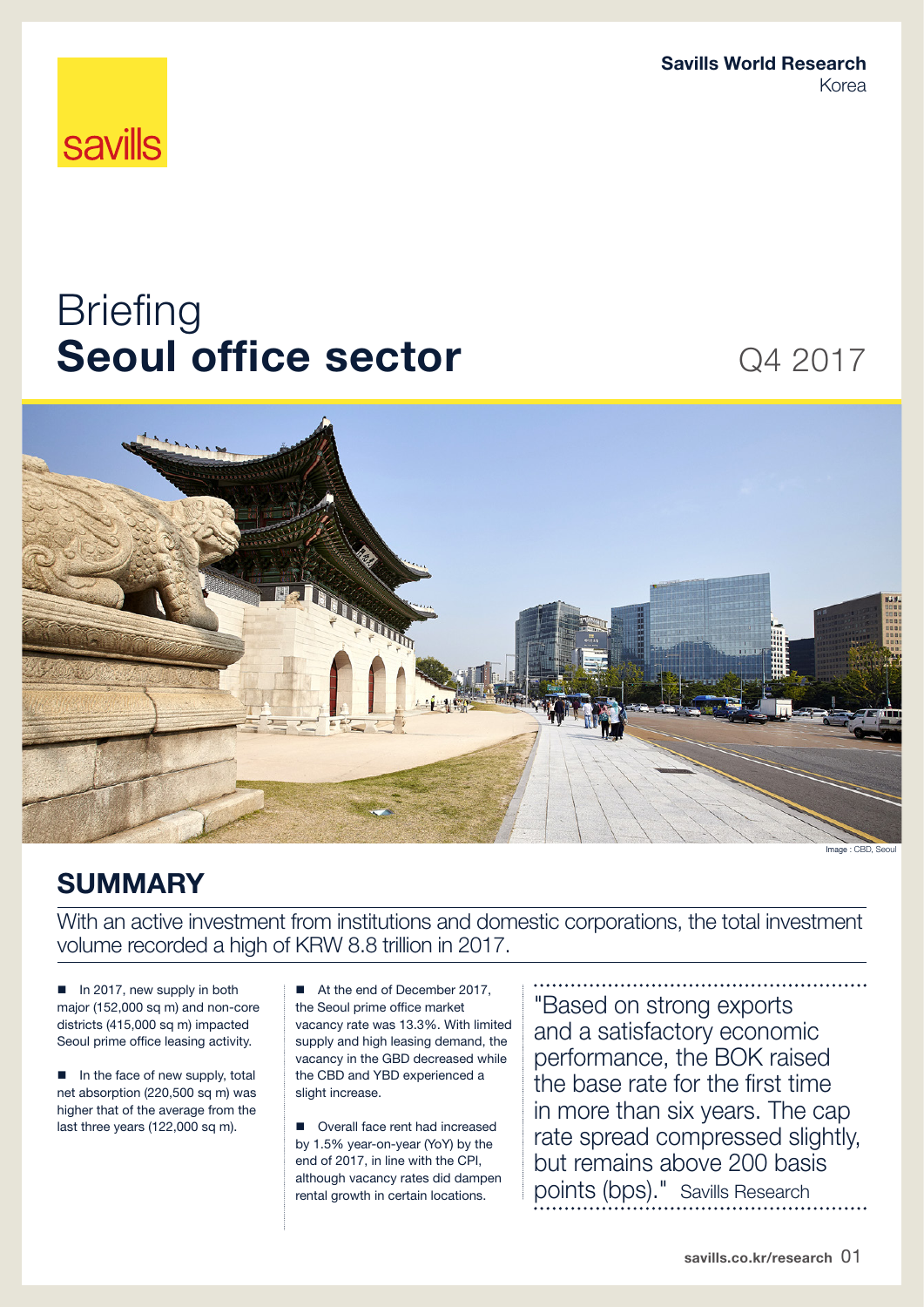# $\rightarrow$  Supply

In November 2017, Amorepacific Group completed their headquarters in Yongsan and moved from Signature Tower. Samil PWC will also take office space, using the 17th-20th floors for ten years (moving in Q2/2018). The lower floors of the building (B1-3rd floors) include common cultural areas, such as an art museum and brand show room. The 5th floor offers various staff amenities, such as a fitness centre, lounge and healing zone (massage room).

# Demand and vacancy rate

On November 30 2017, the Bank of Korea (BOK) raised its base rate to 1.5% from 1.25%. Global economic recovery, strong exports of semiconductors, and petrochemicals are propelling economic growth. Consumption has also undergone moderate recovery. Due to this improving economic performance, GDP projections for 2017 have been revised upwards to 3.1%.

In Q4/2017, Seoul prime office demand increased 6,800 sq m. GBD demand increased 34,800 sq m, while CBD and YBD decreased 24,700 sq m and 3,300 sq m, respectively.

Looking at the Q4/2017 vacancy rate of the Seoul prime office market, the average overall vacancy rate fell by 0.5 percentage point (ppt) from the previous quarter to 13.3%. The GBD saw a decrease of 3 ppt, while the CBD and YBD witnessed a 0.5 ppt and 0.8 ppt increase.

Large scale prime-to-prime office relocations by Shinhan Card and Yulchon accounted for 42% of Q4/2017 take up, higher than the 2017 overall average of 29%. Secondary-to-prime office relocations from non-core office districts represented 35%. Expansion and New Organisations made up 23%, lower than the previous quarter.

By district, take up in both the CBD and GBD contributed 47% to total

#### TABLE 1 | Monthly rent, maintenance fee and vacancy rate by district, Q4/2017

|                                                      | Rent            |                        | Maintenance Fee            |                     | Net Absorption  | Vacancy Rate (%) |  |
|------------------------------------------------------|-----------------|------------------------|----------------------------|---------------------|-----------------|------------------|--|
| <b>District</b>                                      | Average<br>Rent | YoY<br>increase $(\%)$ | Average<br>Maintenance fee | YoY<br>increase (%) | Area<br>(Sq, m) | (Prev, Q)        |  |
| <b>CBD</b>                                           | 103,900         | 22%                    | 41,500                     | 1.9%                | $-24.700$       | 15.9% (15.4%)    |  |
| <b>GBD</b>                                           | 91,200          | 1.6%                   | 37,800                     | 1.1%                | 34,800          | $6,6\%$ (9.6%)   |  |
| <b>YBD</b>                                           | 78,600          | $-0.4%$                | 36,500                     | 1.3%                | $-3,300$        | 17,6% (16,8%)    |  |
| Overall Seoul<br>Average                             | 94.700          | 1.5%                   | 39,300                     | 15%                 | 6,800           | 13,3% (13,8%)    |  |
| (Unit: KRW/3,3058sq m, GLA)<br>Source: Savills Korea |                 |                        |                            |                     |                 |                  |  |

GRAPH 1

# Growth rate of real GDP and real exports, 2006 - 2018 (F)



### The number of employees in the financial and insurance sectors, Dec. 2008 - Dec. 2017



# Net absorption, Q1/2008 – Q4/2017

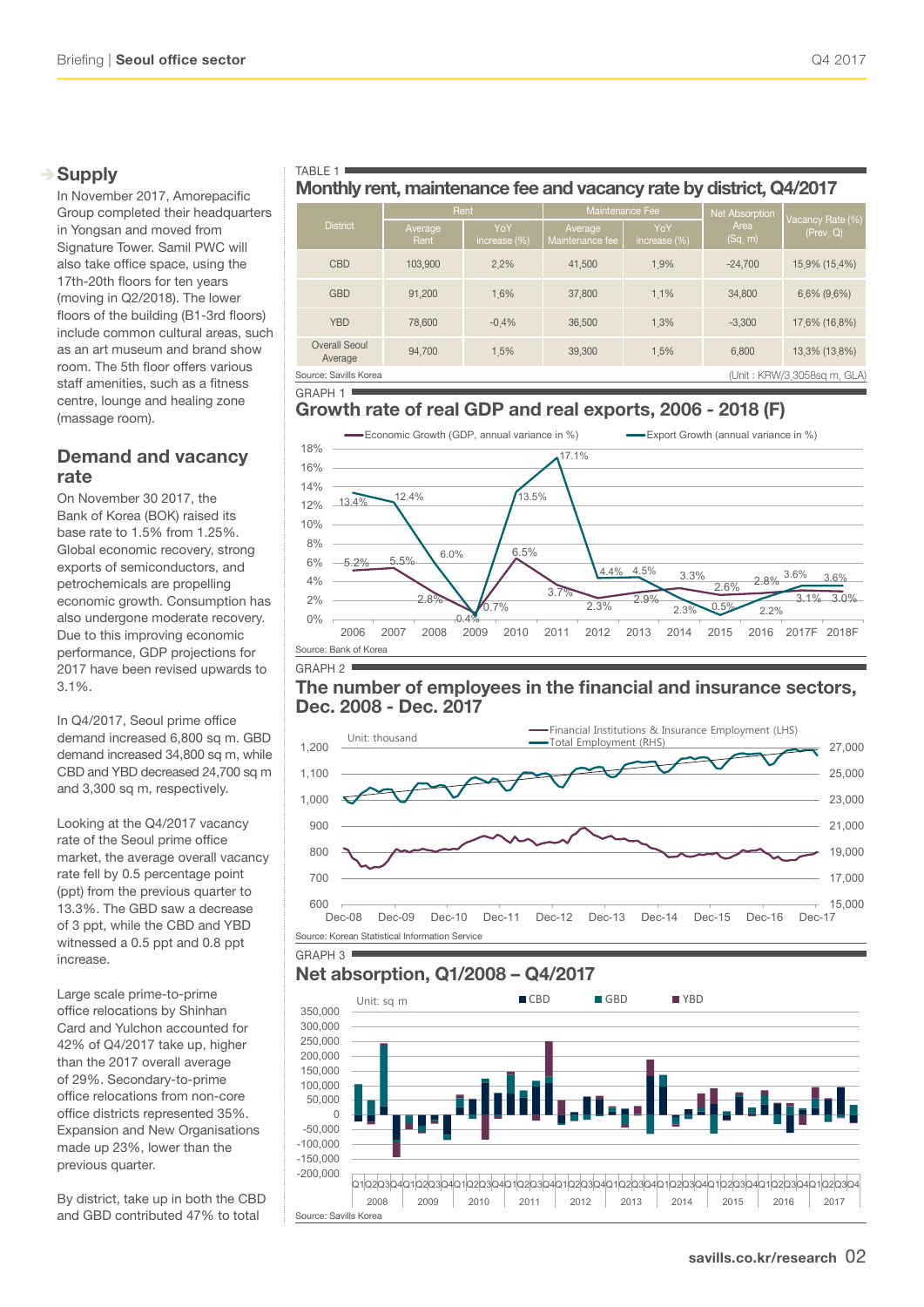take up. The YBD represented only 6%. With vacancies at Parnas Tower resolved, the GBD take up was materially higher than in the recent past.

In the CBD, the vacancy rate increased 0.5 ppt from the previous quarter to 15.9%. Leaving Signature Tower (48,500 sq m) for a new HQ in Yongsan, Amorepacific group's relocation raised the overall rate. The NPS Jung-gu branch (from KT Myeong-dong building) leased one floor of vacant space in Post Tower.

In the GBD, the vacancy rate dropped 3% from the previous quarter to 6.6%. Yulchon's relocation to Parnas Tower significantly reduced the vacancy rate. Following Yulchon's relocation, the Textile Center (GBD) landlord is considering remodelling or redeveloping the building and is only looking for temporary tenants. Parnas Tower's vacancy rate was lower than 5%, following Blizzard's relocation there. As WeWork opened a Yeoksam branch, Arc Place (former Capital Tower) reduced its vacancy rate.

In the YBD, the vacancy rate rose 0.8 ppt from the previous quarter to 17.6%. LG Electronics relocation to Magok created large scale vacancy (12,000 sq m), and the downsizing of the Federation of Korean Industries also created 10,200 sq m of vacancy. Conversely BNK Securities' relocation to Samsung Life Insurance Yeouido Building (former SK Securities Building) from the CBD reduced its vacancy.

### Rent

In Q4/2017, the face rent in Seoul prime office buildings averaged KRW 94,700 (3.3m<sup>2</sup>), up 1.5% from the same period last year. By district, the CBD saw an increase of 2.2% as T-tower and Taepyeongro Building raised their marketing rents. In the GBD, the average rent rose 1.6% due to an upward rent adjustment by Gangnam Finance Centre. On the other hand, the YBD recorded a 0.4% decrease in rent, following IFC lowering its marketing face rents.

#### Review of 2017

In 2017, six new prime buildings were completed.

In the CBD, Hana Bank and their affiliates occupied their new HQ Building in Eulji-ro. SK E&C and other SK subsidiaries also leased Susong Square. SK Securities and HP moved into new supply in Yeouido and took up significant vacancy. Lotte affiliates and Descente relocated to Lotte World Tower in Jamsil and absorbed some part of the vacancy in the building. The occupancy rate of Majestar City in Seocho is around 80% (Tower 1) and 50% (Tower 2, including seller's master lease), leased by tenants including Olympus, Greencross and PubG from Gangnam.

At the end of December 2017, Seoul prime office overall vacancy rate was 13.3%. The overall net absorption was 220,500 sq m. rising from the previous year's 66,000 sq m; and also the past three year's average (122,000 sq m). Three main districts rank in order as follows; YBD, CBD and GBD. Leasing activity was strongest in the CBD, although there remains a relatively high vacancy rate. With competitive rents and the local environment improving through the Seoullo (skypark) project, vacancy near Seoul Station halved to 12.5%.

In 2017, 44% of prime office movement came from secondary to prime upgrading. Relocation to the CBD accounted for 60% of total movement. The major leasing demand came from;





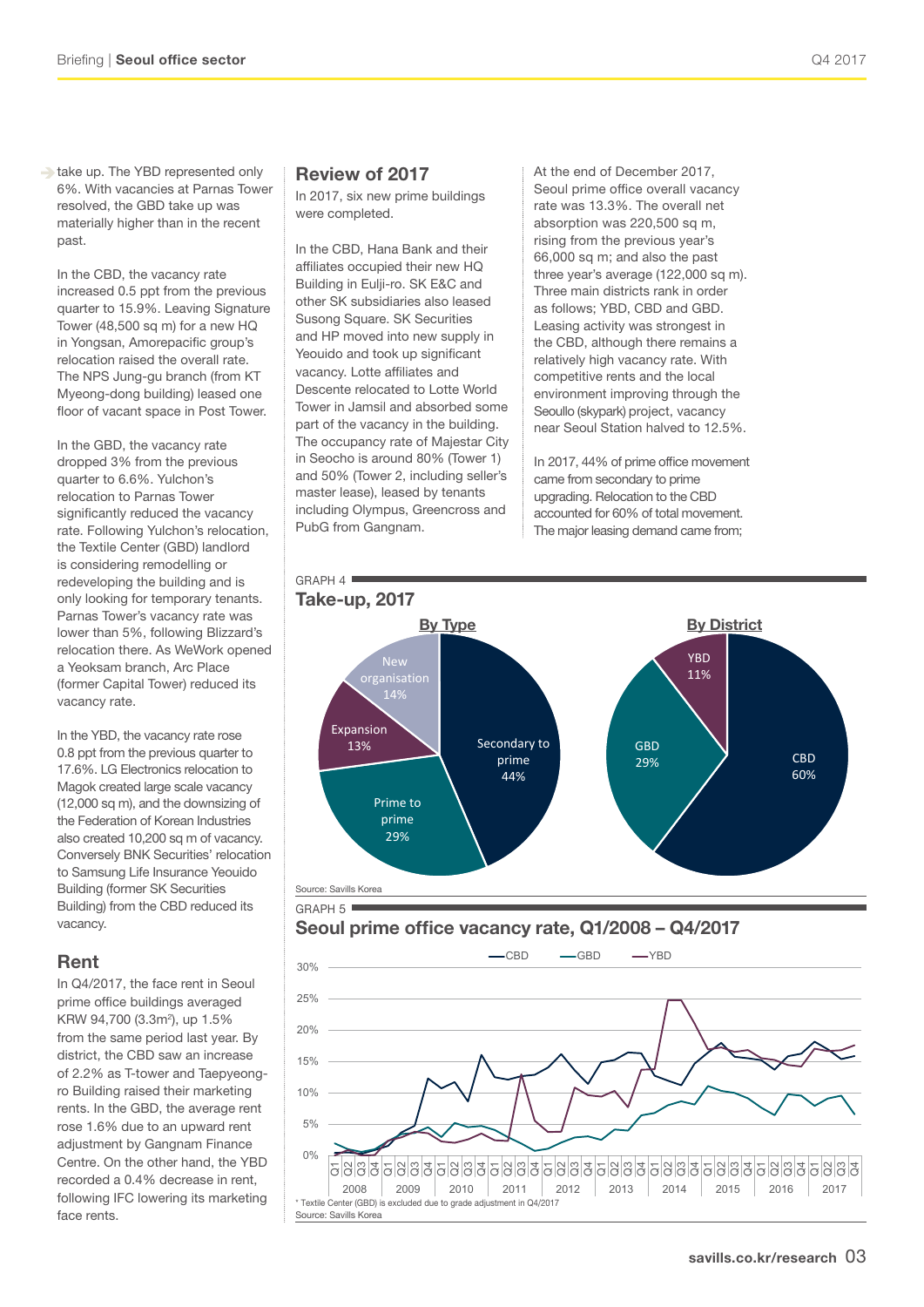1) large company affiliates like SK Group 2) in-progress remodelling/ redevelopment tenants like CJ or BOK 3) expansion of co-working places 4) growth industries like gaming, IT and bio technology(BT) 5) back office functions like call centres for financial companies, and 6) e-commerce companies.

In 2017, rental rates and maintenance fees increased by 1.5% year-on-year (YoY) similar to the CPI rate, while tenant incentives, such as rent-free periods and TI remained broadly the same as the previous year. The trend of secondary building tenants upgrading their offices to prime buildings is expected to persist as prime buildings continue to provide diverse incentives.

# **Outlook**

In 1H/2018, the CBD overall vacancy rate is predicted to rise slightly right after a public institution relocating to provincial cities, then drop after WeWork moves into three buildings in the CBD. In 2H/2018 the vacancy rate in the CBD is expected to increase with the completion of Centropolis (B8-26th floors) which will account for almost 4% of total surveyed space. Meanwhile, the CBD is set to continue to enjoy the most active leasing market of all the three major districts, with a strong tenant preference for the area, steady demand for office upgrading and expanding demand for coworking space.

With the completion of LuCeen Tower and Gangnam N tower (together comprised almost 4% of total surveyed space), the GBD vacancy rate is expected to rise. With limited further supply, the GBD. which has strong demand from growth industries in the tech and coworking sectors, is forecast to see the vacant area absorbed. In 2018, the YBD vacancy rate will rise most significantly among the major districts, with the relocation of LG Group affiliates and new supply, Korean Teachers' Credit Union Building. In addition, LG Group's affiliates will move from the FKI Tower to Magok and the



CBD. WeWork will occupy seven floors of HP building in Q2/2018, reducing the vacancy rate, but will only absorb under 1% of the YBD surveyed area. With its relatively low demand compared to other districts, the YBD is expected to maintain a high vacancy rate throughout 2018.

GRAPH 6

In Q1/2018, the face rent is projected to inch up 0.8% from the same period in the previous year, as less than ten buildings are considering a rent increase at the beginning of the year. Incentives for tenants, such as rent-free periods and TI, will be offered at the current levels, but some YBD buildings facing large vacancy will progress aggressive leasing strategies.

# Transactions and investment market

2017 saw a new record set in terms of total office investment volumes. The record high of KRW 8.8 trillion exceeded the figure posted in 2016, which included the sale of the IFC complex (three prime office buildings for a combined KRW 1.8 trillion). It is not just abundant liquidity that has helped investment activity in the Seoul office market continue to thrive, but also demand for headquarters from domestic corporations, and increased asset availability from fund maturities. The number of major office transactions also reached a record

high, with deals over KRW 200 billion accounting for 56% of volume in 2017. With the exception of KEB Hana Bank Myeongdong (SPA signed), transactions included; Signature Towers, Alpharium Towers, Booyoung Eulji Building, Susong Square and Metro Tower. International investors, remained active but contributed 20% to 2017 volumes, dropping from 40% in 2016. However, several cases of demand for HQ properties lead to an increase in domestic interest for office investment.

Office transaction volumes for Q4/2017 were KRW 2.4 trillion as Metro Tower, West Finance Centre, Gangnam POBA Tower, Icon Yeoksam and Hyundai Yeonjidong closed. Additionally, KB Bank Myeongdong HQ, the K Twin Towers and several other deals are either signed or in exclusivity and will close in 1H/2018.

Mastern AMC acquired West Finance Centre situated in Gurogu for KRW 295 billion, backed by Korea Scientists & Engineers Mutual-aid Association, and other securities companies. The property houses financial firm back office functions, such as call centres and insurance branches. The building has enjoyed a high lease renewal rate due to its reasonable rent level.

Despite geopolitical tensions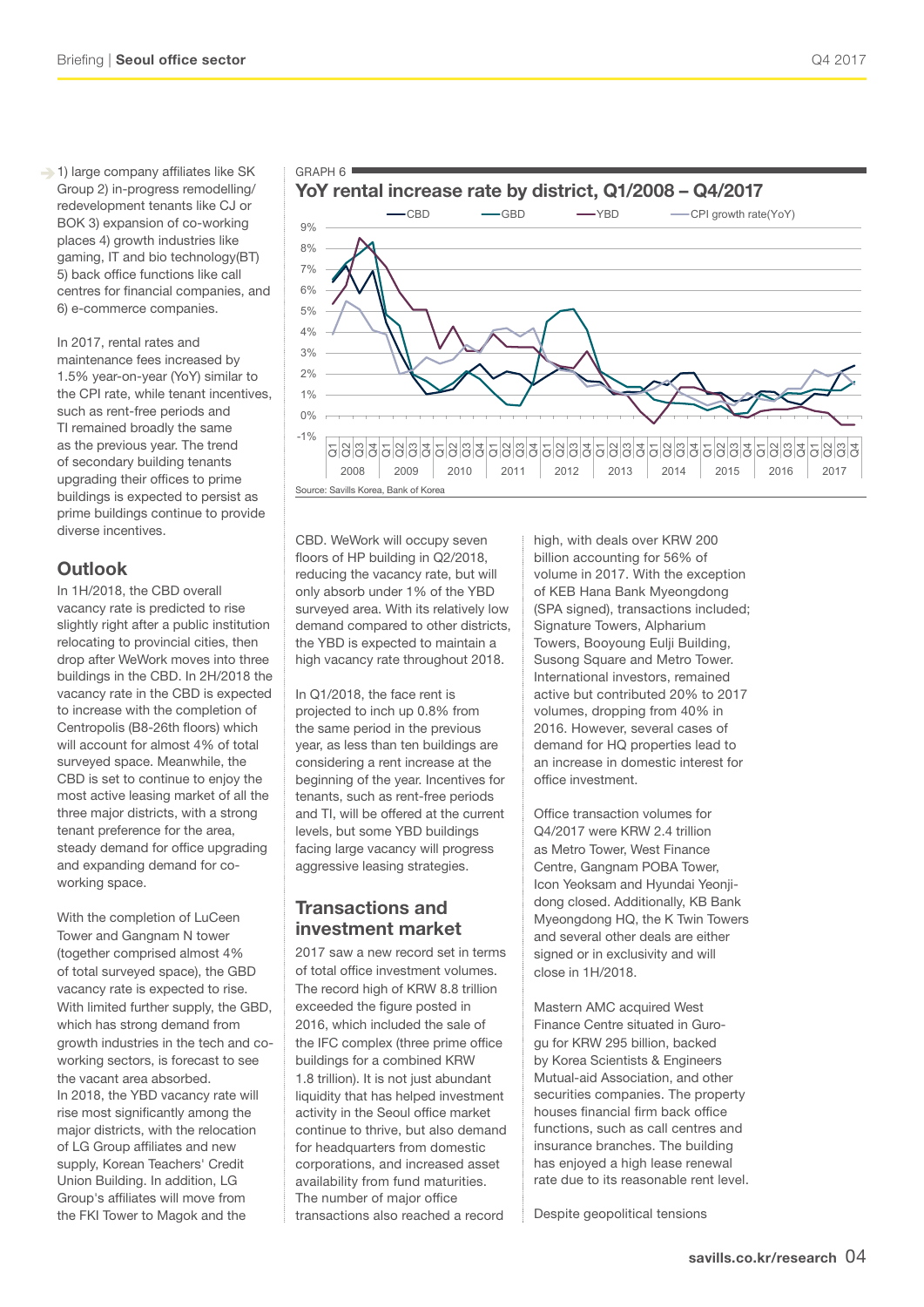**P** resulting from North Korean missile tests, international investor interest in Seoul office properties continues to grow. PAG purchased Gangnam POBA tower for circa KRW 300 billion for their core plus fund. IGIS AMC purchased this property in 2011 for KRW 256 billion, backed by investment from POBA (Public Officials Benefit Association) and other institutional investors. The sale to PAG was concluded via

beneficiary certificate transfer with the tower stabilised approximately at 93% occupancy as of December 2017.

The newly completed Icon Yeoksam (completed in October 2017) was purchased by the Singaporean investor Ascendas for KRW 103 billion. Ascendas is believed to have established a 10 year private fund with KRW 32.8 billion, and has taken out senior and mezzanine

TABLE 2

loans. Ascendas plans to open "The Bridge", a co-working office brand operated by a subsidiary of Ascendas group, in the lower floors (2nd-4th floor); while the rest of office area available for lease.

Anda Asset Management acquired Metro Tower near Seoul station for KRW 240 billion. The major investor was Tongyang life Insurance whose largest shareholder is the Chinese insurer Anbang. Anda Asset Management plans to convert the lower floors of the parking tower into retail, in order to take advantage of the increased foot traffic in the Seoul Station area.

More office buildings were purchased by domestic end-users in 2017. Hyundai Elevator acquired their current building for KRW 245 billion after exercising a call option. The property was previously sold to Koramco AMC under a sale and leaseback in 2012. EGI (Engineering Guarantee Insurance) purchased the headquarters of MG Non-life Insurance in Yeoksam-dong for KRW 81 billion, with a plan to occupy floors two to five. MG will remain in the building with a sale and leaseback agreement.

Out dated office buildings were targeted by developers and domestic corporations for redevelopment purposes. JL United 1 (a development company) acquired three sites; Hite Jinro HQ, vacant land owned by Hite Jinro, and the Seocho Building owned by CMAA (Correctional Mutual Aid Association). Their strategy is to develop a residential complex on the consolidated site. KEB Hana Bank disposed of an old annex

| ТC              |                 |        |             | From            |  |
|-----------------|-----------------|--------|-------------|-----------------|--|
| <b>District</b> | <b>Building</b> | Tenant | Area (sq m) | <b>District</b> |  |

Major tenant relocations, Q4/2017

| <b>District</b> | <b>Building</b>                               | <b>Tenant</b>                            | Area (sq m) | <b>District</b> | <b>Building</b>                      |  |
|-----------------|-----------------------------------------------|------------------------------------------|-------------|-----------------|--------------------------------------|--|
|                 | Pine Avenue A                                 | Shinhan Card                             | 37,700      | <b>CBD</b>      | Post Tower                           |  |
|                 | <b>KDB Life Tower</b>                         | Booking.com                              | 5,400       | <b>New</b>      |                                      |  |
|                 | Post Tower                                    | National Health Insurance Service        | 3,400       | <b>CBD</b>      | <b>KT Myeongdong Bldg</b>            |  |
| <b>CBD</b>      | <b>KDB Life Tower</b>                         | <b>CJ Olive Networks</b>                 | 2,700       | <b>CBD</b>      | CJ Namsan HO                         |  |
|                 | Seoul City Tower                              | <b>TESO Engineering and 4 affiliates</b> | 2,700       | <b>New</b>      |                                      |  |
|                 | Centre1                                       | Daiichi-Sankyo                           | 2,600       | <b>CBD</b>      | <b>SC First Bank HO</b>              |  |
|                 | Taepyeongno Bldg                              | Hyundai Marine & Fire Insurance          | 2,400       | <b>CBD</b>      | <b>KT Myeongdong Bldg</b>            |  |
|                 | D Tower                                       | Met Life                                 | 2,200       | Non-core        | <b>Branch Consolidation</b>          |  |
|                 | Parnas Tower                                  | Yulchon                                  | 30,200      | <b>GBD</b>      | <b>Textile Centre</b>                |  |
|                 | Parnas Tower                                  | <b>Blizzard Korea</b>                    | 7,500       | Non-core        | Geumhwa Bldg (Cheongdam-<br>dong)    |  |
|                 | <b>Prudential Tower</b>                       | <b>Renault Samsung Motors</b>            | 6,500       | Non-core        | RSM Tower(Gasan-dong)                |  |
|                 | Arc Place(former Capital Tower)               | <b>WeWork</b>                            | 6,200       | <b>New</b>      |                                      |  |
| <b>GBD</b>      | Samsung Life Insurance Daechi<br>Tower        | Saengbo Real Estate Trust                | 6,000       | <b>GBD</b>      | Gangnam Metro Bldg                   |  |
|                 | <b>Meritz Tower</b>                           | Fricsson-LG                              | 3,600       | Non-core        | Gyeonggi-do Anyang                   |  |
|                 | <b>ASEM Tower</b>                             | Gucci Korea                              | 3,300       | Non-core        | Cheongdam-dong                       |  |
|                 | <b>ASEM Tower</b>                             | Stryker Korea                            | 2,700       | <b>GBD</b>      | Dongsung Bldg                        |  |
|                 | Parnas Tower                                  | MathWorks Korea                          | 2,300       | Non-core        | Deok Myeong Bldg (Samseong-<br>dong) |  |
|                 | Samsung Life Insurance Yeouido<br><b>Bldg</b> | <b>BNK Securities</b>                    | 5,800       | <b>CBD</b>      | Geumsegi Bldg                        |  |
| <b>YBD</b>      | <b>KTB Bldg</b>                               | Illumina Korea                           | 1,300       | <b>New</b>      |                                      |  |
|                 | <b>KTB Bldg</b>                               | Yeouido Post Office                      | 1,100       | <b>YBD</b>      | Yeouido Post Office Bldg             |  |

Source: Savills Korea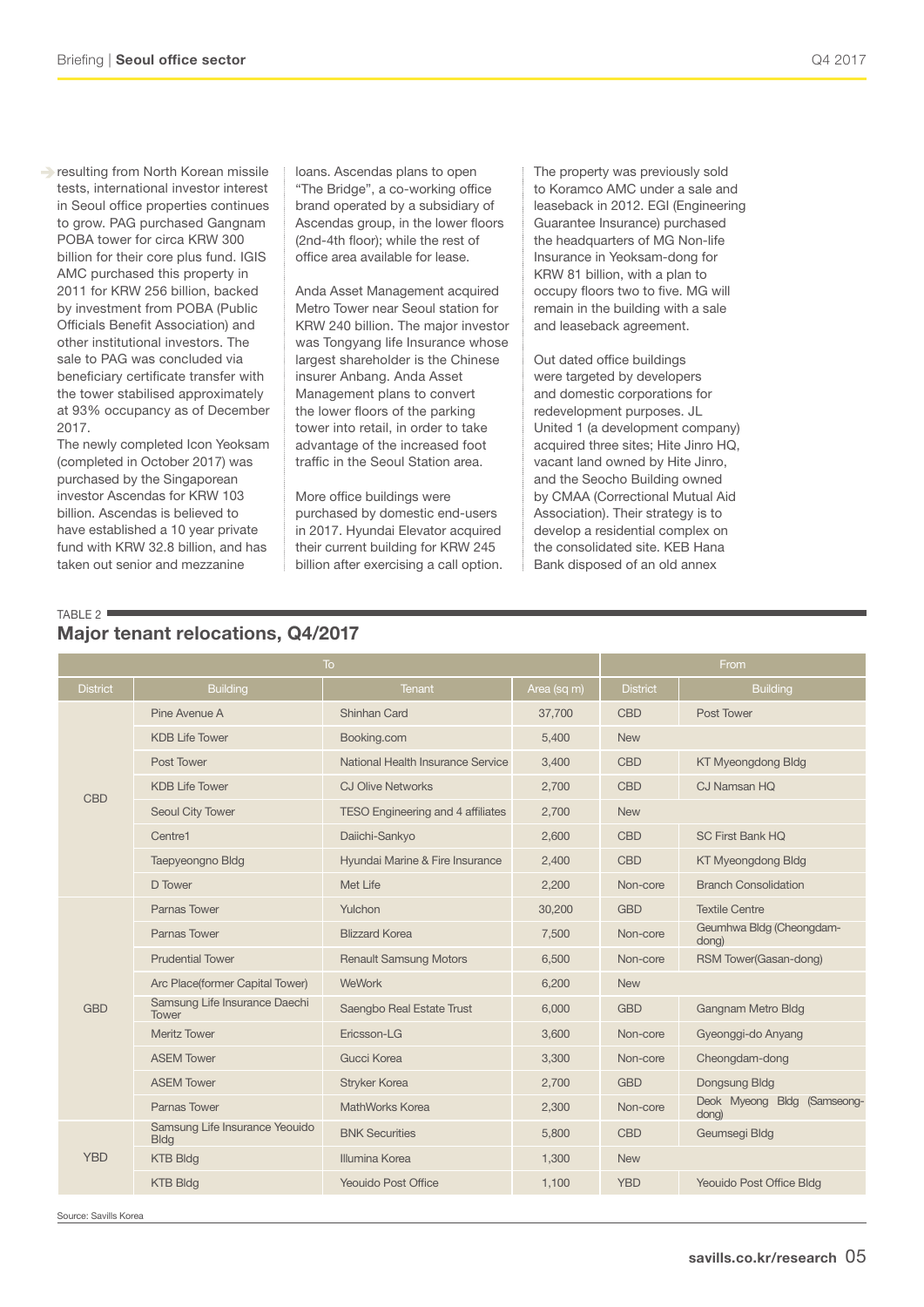building in Euljiro to Kyowon. MDM Plus purchased KT Banpo building for redevelopment and AREITs (real estate investor) purchased LG Electronics Gangseo building to redevelop into an office/hotel complex.

Booyoung Group was selected as a preferred bidder for the aforementioned KEB Hana Bank Myeongdong in June 2017, signed an SPA with KEB Hana Bank in December. It is understood that Booyoung paid 10% of the total transaction price to the vendor, with the remaining balance due an estimated 2 years later upon closing. The property was sold with a sale and leaseback condition for 3 years, allowing Booyoung to prepare development plans for a mixed use complex.

In Q4/2017, the average prime office cap rate stood at 4.7%; calculated using marketing rent and 90% occupancy. However, considering leasing concessions (such as rent free, tenant improvement incentives) and actual occupancy rates, the NOI cap rate is in the low to mid 4% range. As of the end of December, the 5 year government bond yield increased to 2.3%, meaning a prime office cap rate spread of approximately 240 bps. Typical LTV rates in Korea remained at approximately 55%.

# Office transaction volumes, Q1/2008 – Q4/2017



GRAPH 8

GRAPH 7

# Prime office building cap rate trends, Q1/2007 – Q4/2017



# Five-year Treasury bond yield and the BOK base rate trends, Jan. 2012 – Dec. 2017

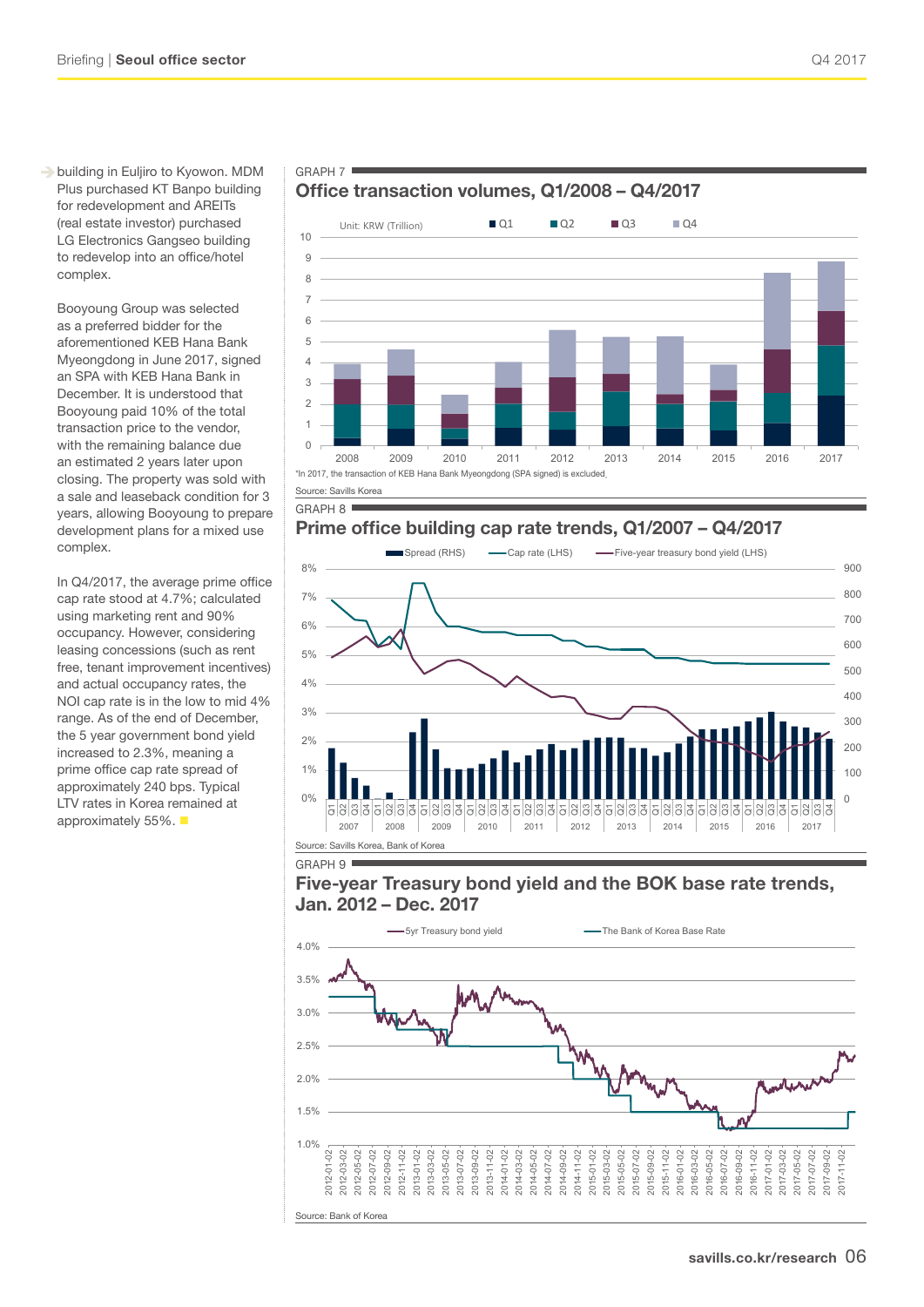Major investment transactions, Q4/2017

| <b>District</b>      | <b>Building name</b>                                           | <b>Seller</b>        | Buyer                                 | Transacted area<br>(sq m) | Transaction price<br>(KRW bil) |  |
|----------------------|----------------------------------------------------------------|----------------------|---------------------------------------|---------------------------|--------------------------------|--|
| <b>CBD</b>           | Hyundai Group<br>Yeonji-dong HQ                                | Koramco AMC          | Hyundai Elevator                      | 52,476                    | 245.0                          |  |
| <b>CBD</b>           | Vestas Investment Management<br>Metro Tower<br>(Angelo Gordon) |                      | ANDA AMC<br>(Tongyang Life Insurance) | 39,908                    | 240.0                          |  |
| <b>CBD</b>           | <b>KEB Hana Bank</b><br>Eulji Annex                            | <b>KEB Hana Bank</b> | Kyowon Group                          | 13,244                    | 91.5                           |  |
| <b>GBD</b>           | <b>Yeoksam Office PFV</b><br>Icon Yeoksam<br>(GL)              |                      | Ascendas                              | 19,580                    | 103.0                          |  |
| Gangnam              | <b>IGIS AMC</b><br>Gangnam POBA Tower<br>(POBA)                |                      | <b>IGIS AMC</b><br>(PAG)              | 44,411                    | Approx. 300                    |  |
| Non-core             | Shinhan BNP Paribas AMC<br>West Finance Center<br>(Ascendas)   |                      | Mastern AMC                           | 92,173                    | 295.0                          |  |
| Course Caville Karos |                                                                |                      |                                       |                           |                                |  |

ce : Savills Korea

TABLE 3

# Please contact us for further information

# Savills Korea



K.D. Jeon **CEO** Savills Korea +82 2 2124 4101 kdjeon@savills.co.kr



Crystal Lee Senior Director Investment Advisory +82 2 2124 4163 csjlee@savills.co.kr



Shinjae Lee Associate Director PM Services +82 2 2124 4226

Savills plc mclee@savills.co.kr

Myungchul Lee Associate Director PM Services +82 2 2124 4284



Seunghan Lee Director,

seunghanlee@savills.co.kr mayang@savills.co.kr jhong@savills.co.kr Leasing & Marketing +82 2 2124 4253



Miah Yang Senior Director Retail Service +82 2 2124 4270

Savills Research



JoAnn Hong **Director** Korea +82 2 2124 4182



Simon Smith Senior Director Asia Pacific +852 2842 4573 ssmith@savills.com.hk



sjlee@savills.co.kr

Savills is a leading global real estate service provider listed on the London Stock Exchange. The company established in 1855, has a rich heritage with unrivalled growth. It is a company<br>that leads rather than follows, and

This report is for general informative purposes only. It may not be published, reproduced or quoted in part or in whole, nor may it be used as a basis for any contract, prospectus, agreement or other document without prior consent. Whilst every effort has been made to ensure its accuracy, Savills accepts no liability whatsoever for any direct or consequential loss<br>arising from its use. The content is